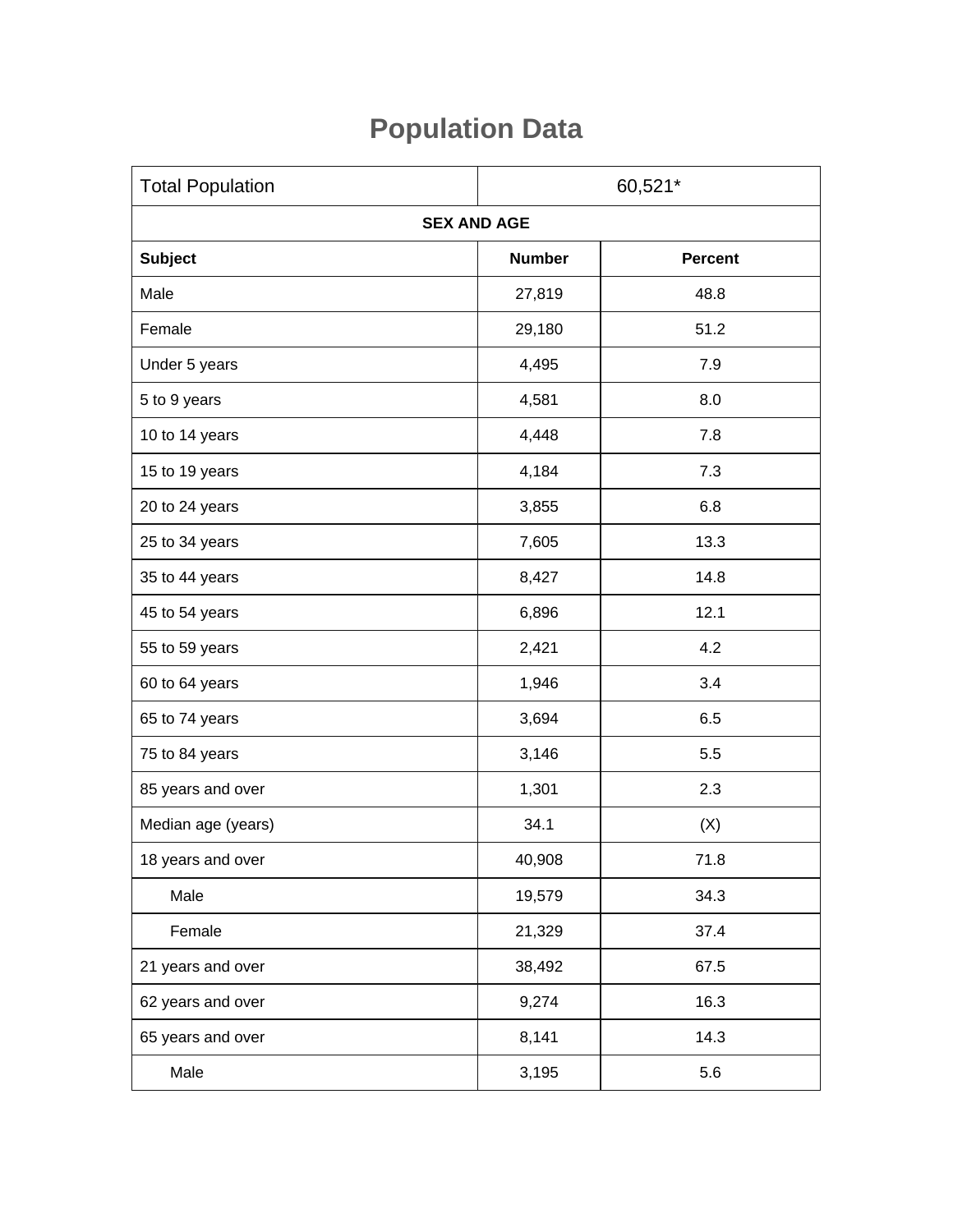| Female                                                     | 4,946          | 8.7  |  |  |
|------------------------------------------------------------|----------------|------|--|--|
| <b>RACE</b>                                                |                |      |  |  |
| One race                                                   | 54,180         | 95.1 |  |  |
| White                                                      | 42,421         | 74.4 |  |  |
| <b>Black or African American</b>                           | 344            | 0.6  |  |  |
| American Indian or Alaska Native                           | 494            | 0.9  |  |  |
| Asian                                                      | 2,881          | 5.1  |  |  |
| Asian Indian                                               | 715            | 1.3  |  |  |
| Chinese                                                    | 230            | 0.4  |  |  |
| Filipino                                                   | 541            | 0.9  |  |  |
| Japanese                                                   | 581            | 1.0  |  |  |
| Korean                                                     | 71             | 0.1  |  |  |
| Vietnamese                                                 | 47             | 0.1  |  |  |
| <b>Other Asian</b>                                         | 696            | 1.2  |  |  |
| Native Hawaiian and Other Pacific Islander                 | 68             | 0.1  |  |  |
| <b>Native Hawaiian</b>                                     | 28             |      |  |  |
| Guamanian or Chamorro                                      | $\overline{7}$ |      |  |  |
| Samoan                                                     | $\overline{7}$ |      |  |  |
| <b>Other Pacific Islander</b>                              | 26             |      |  |  |
| Some other race                                            | 7,972          | 14.0 |  |  |
| Two or more races                                          | 2,819          | 4.9  |  |  |
| Race alone or in combination with one or more other races: |                |      |  |  |
| White                                                      | 44,715         | 78.4 |  |  |
| <b>Black or African American</b>                           | 521            | 0.9  |  |  |
| American Indian or Alaska Native                           | 1,020          | 1.8  |  |  |
| Asian                                                      | 3,804          | 6.7  |  |  |
| Native Hawaiian and Other Pacific Islander                 | 221            | 0.4  |  |  |
| Some other race                                            | 9,697          | 17.0 |  |  |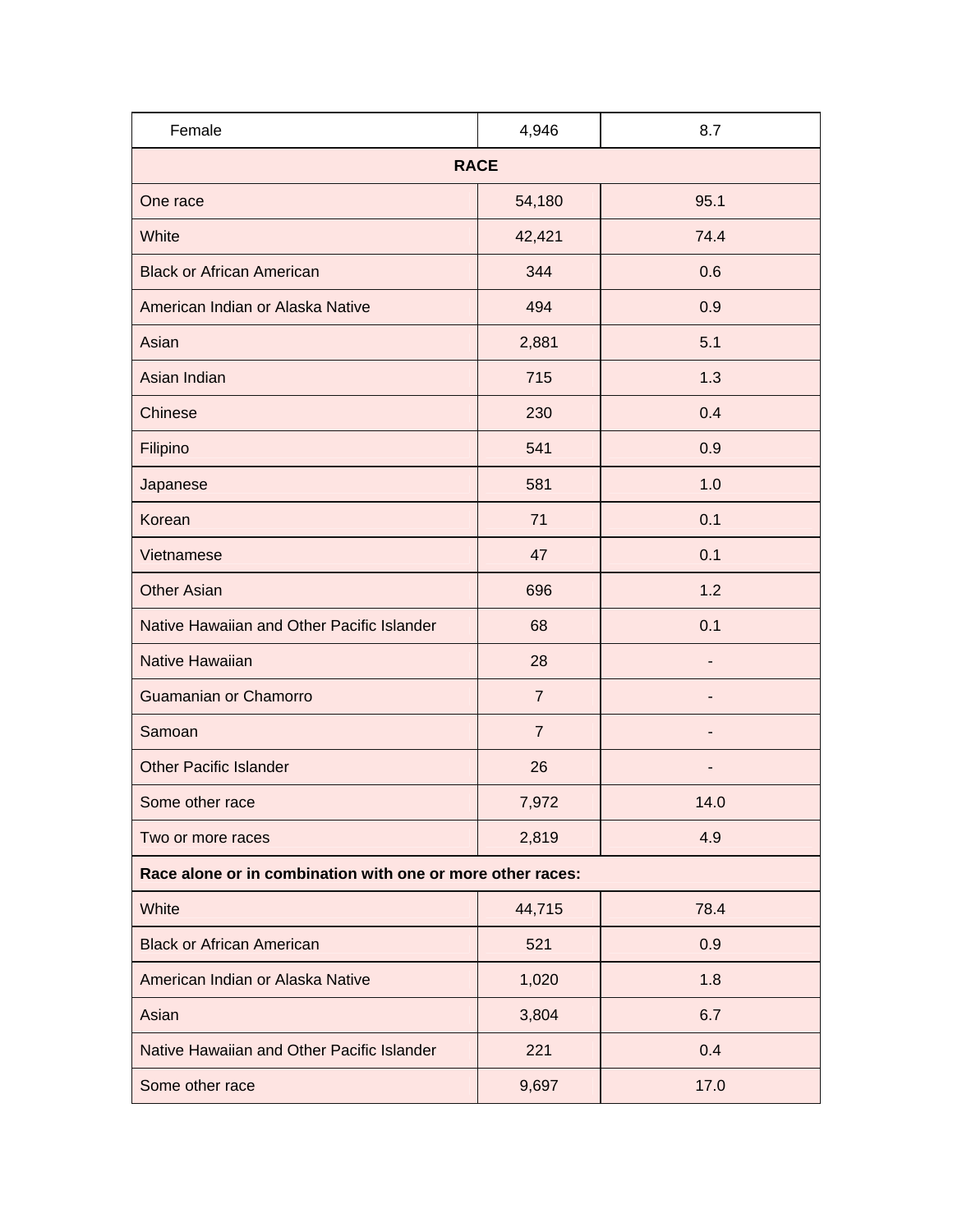| <b>HISPANIC OR LATINO AND RACE</b> |        |       |  |  |
|------------------------------------|--------|-------|--|--|
| Total population                   | 56,999 | 100.0 |  |  |
| Hispanic or Latino (of any race)   | 15,464 | 27.1  |  |  |
| Mexican                            | 13,215 | 23.2  |  |  |
| Puerto Rican                       | 176    | 0.3   |  |  |
| Cuban                              | 30     | 0.1   |  |  |
| Other Hispanic or Latino           | 2,043  | 3.6   |  |  |
| Not Hispanic or Latino             | 41,535 | 72.9  |  |  |
| White alone                        | 36,200 | 63.5  |  |  |
| <b>RELATIONSHIP</b>                |        |       |  |  |
| <b>Total population</b>            | 56,999 | 100.0 |  |  |
| In households                      | 55,975 | 98.2  |  |  |
| Householder                        | 20,692 | 36.3  |  |  |
| Spouse                             | 10,695 | 18.8  |  |  |
| <b>Child</b>                       | 18,027 | 31.6  |  |  |
| Own child under 18 years           | 14,457 | 25.4  |  |  |
| <b>Other relatives</b>             | 3,513  | 6.2   |  |  |
| Under 18 years                     | 1,224  | 2.1   |  |  |
| Non-relatives                      | 3,048  | 5.3   |  |  |
| <b>Unmarried partner</b>           | 1,300  | 2.3   |  |  |
| In group quarters                  | 1,024  | 1.8   |  |  |
| Institutionalized population       | 683    | 1.2   |  |  |
| Non-institutionalized population   | 341    | 0.6   |  |  |
| <b>HOUSEHOLD BY TYPE</b>           |        |       |  |  |
| <b>Total Households</b>            | 20,692 | 100.0 |  |  |
| Family households (families)       | 14,349 | 69.3  |  |  |
| With own children under 18 years   | 7,400  | 35.8  |  |  |
| Married-couple family              | 10,695 | 51.7  |  |  |